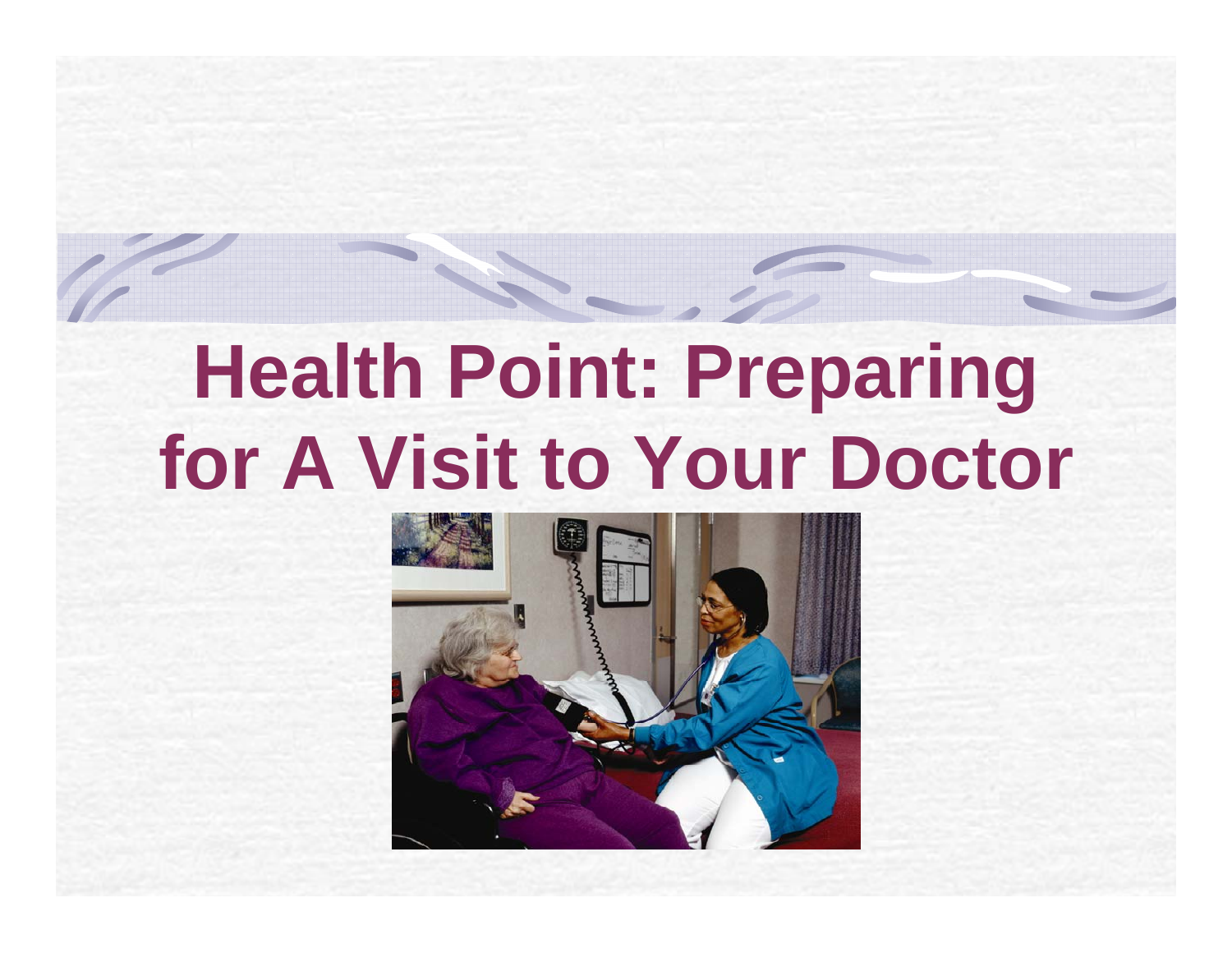We all need to visit our health care providers once in awhile.

- Sometimes, you visit your doctor or nurse when you are feeling sick.
- Other times, you visit your health care provider when you are feeling well so that he or she can check your overall health.

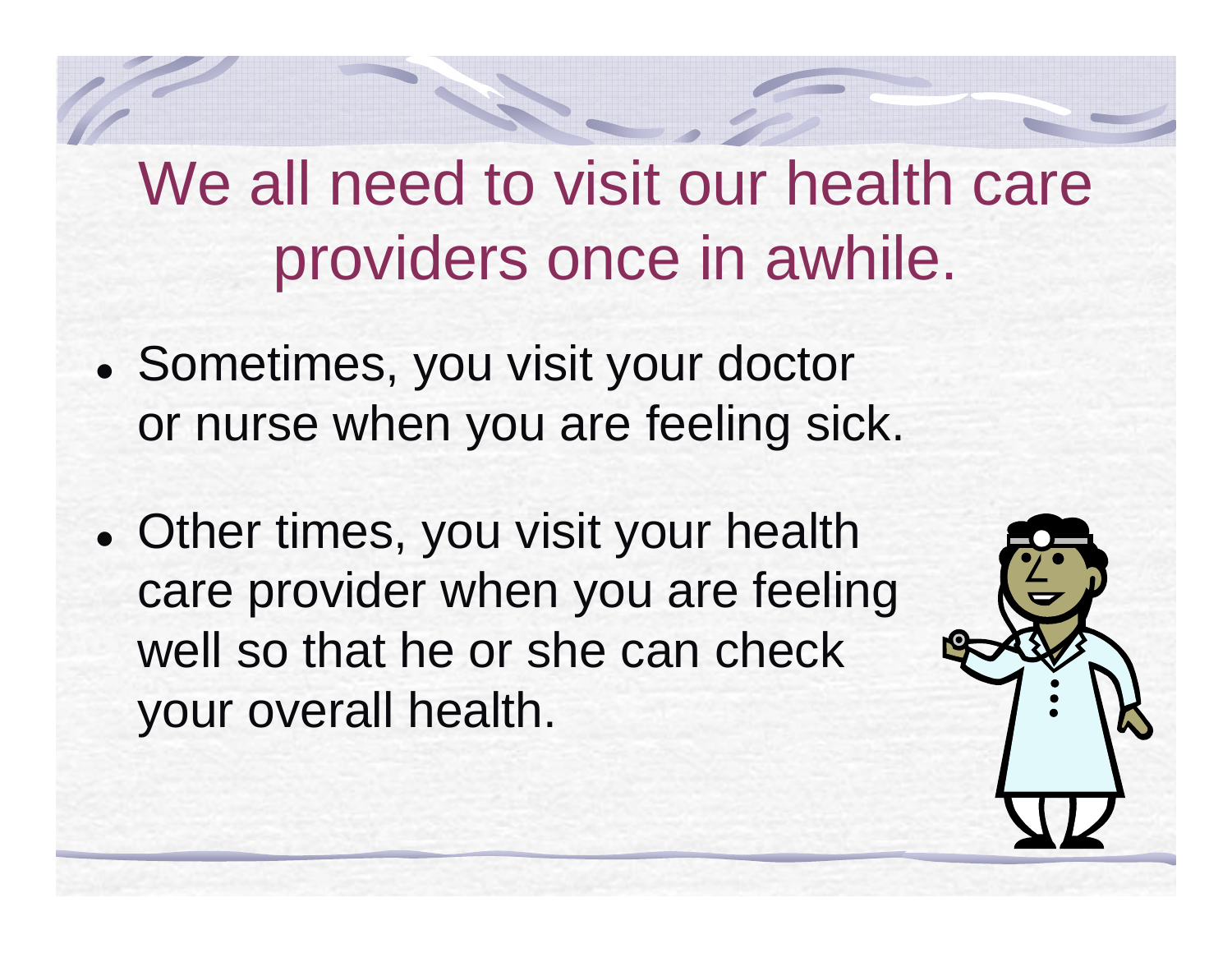People with developmental disabilities may need to visit their doctor more often than other people.

- You may need to talk to your doctor about your developmental disability and about other health conditions that you may have.
- You may see many different doctors who are trained to help you care for different parts of your body.

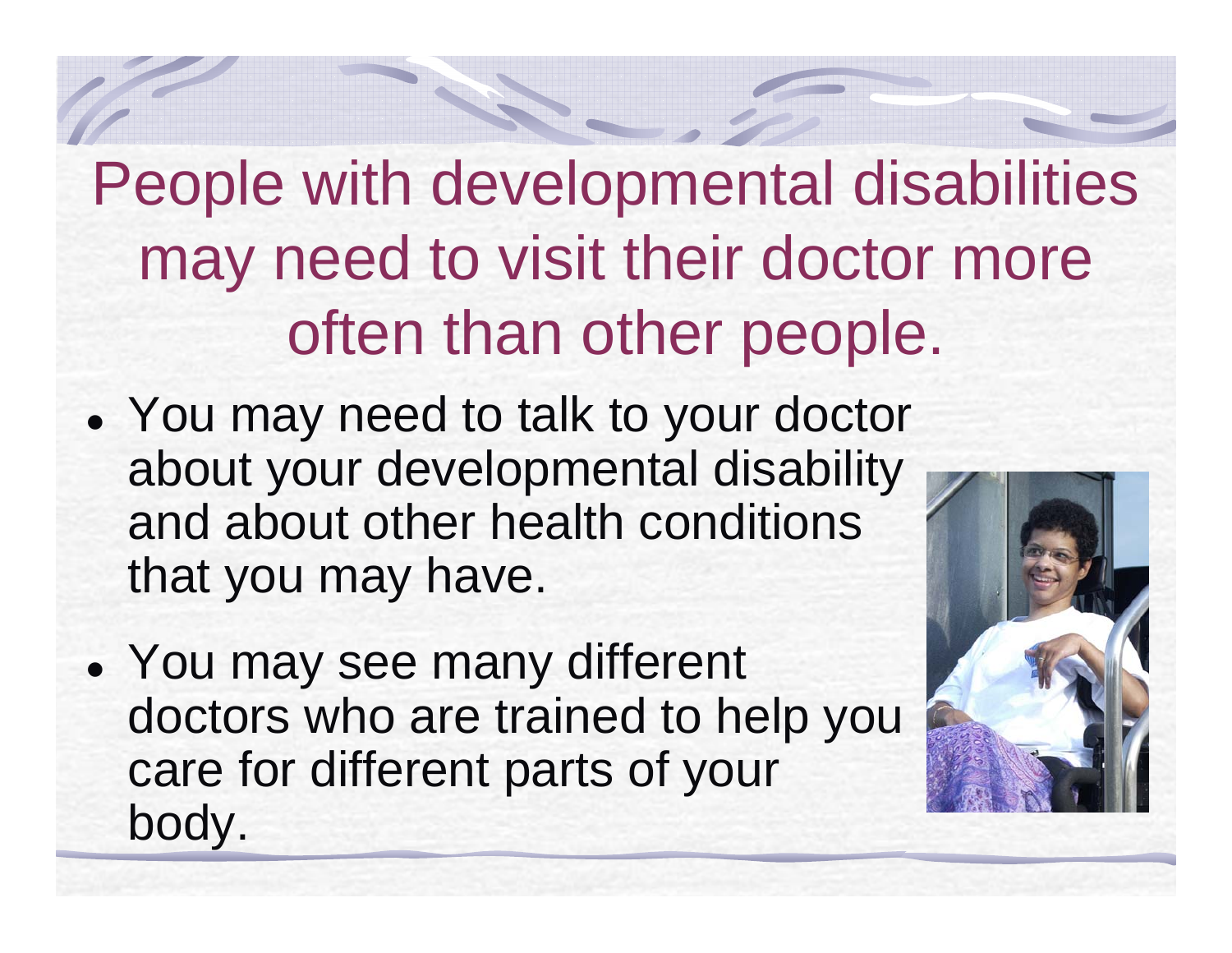Preparing before your appointment will help you get the best care from your doctor.

• You can ask your support provider, a family member or a friend to help you to prepare for your appointment.

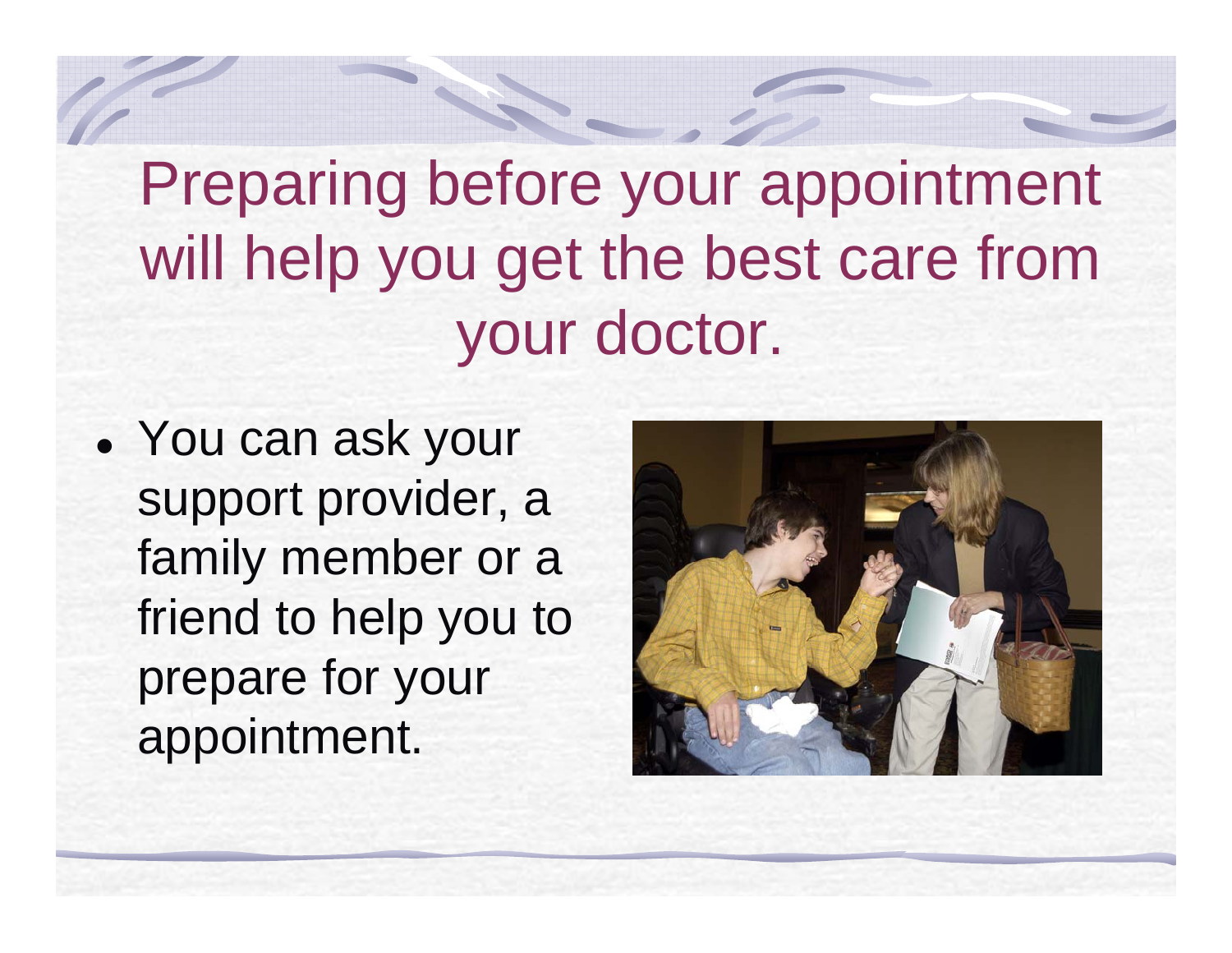You or your support provider can call to make an appointment.



- When you call to make an appointment with your health care provider, be sure to have your medical insurance and your other personal information ready.
- Tell the person on the phone why you want to see your doctor. Keep a reminder of the date and time of your appointment.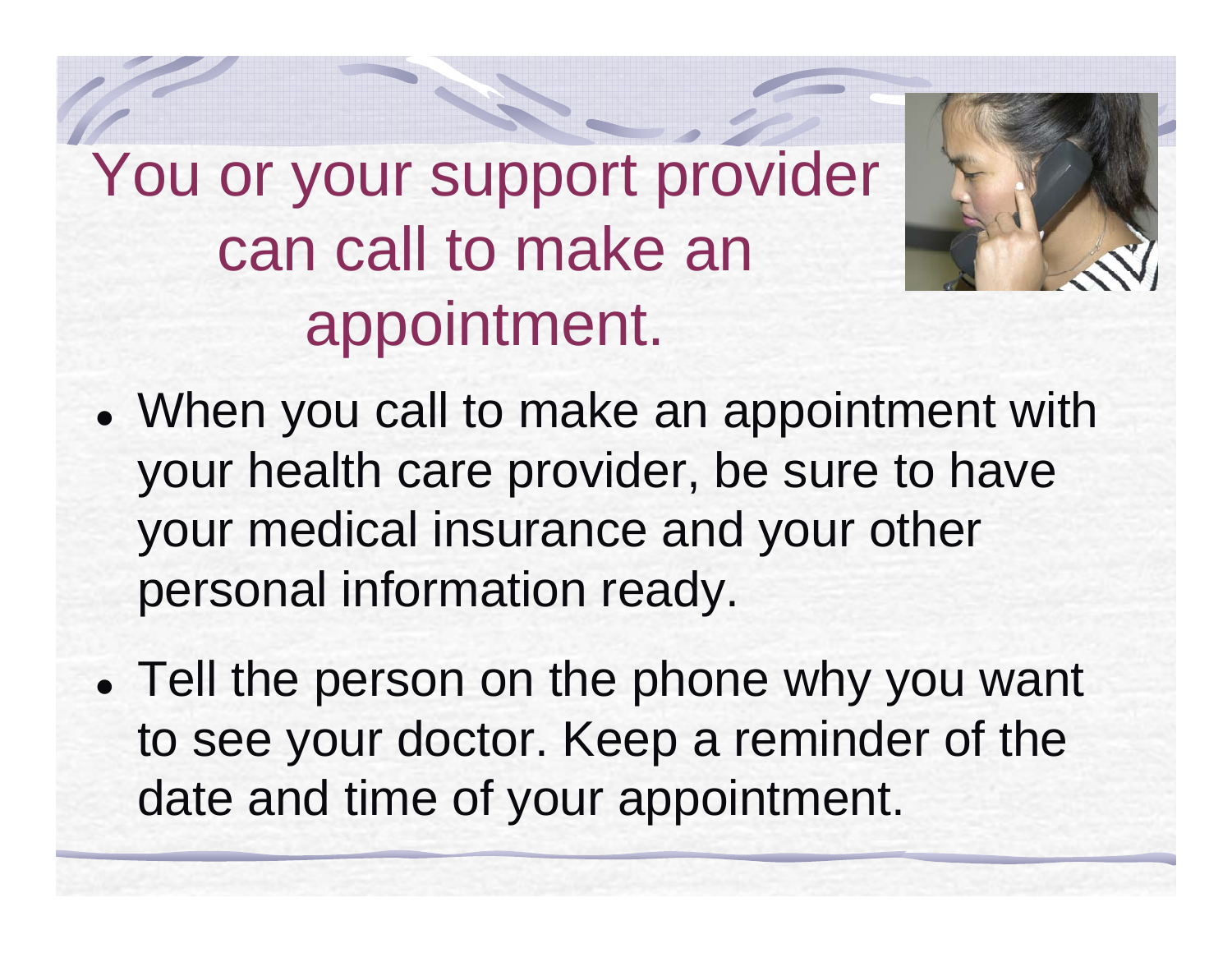# Before you visit your doctor, make a list of your medications.

- Your doctor needs to know the medications you take, how often, and in what doses.
	- $\mathcal{L}_{\mathcal{A}}$  You or your support provider should bring a list with this information to your appointment.
	- $\mathcal{L}_{\mathcal{A}}$  Your list should include prescription medications, over-the-counter medications, vitamins, and any other health supplements that you may take.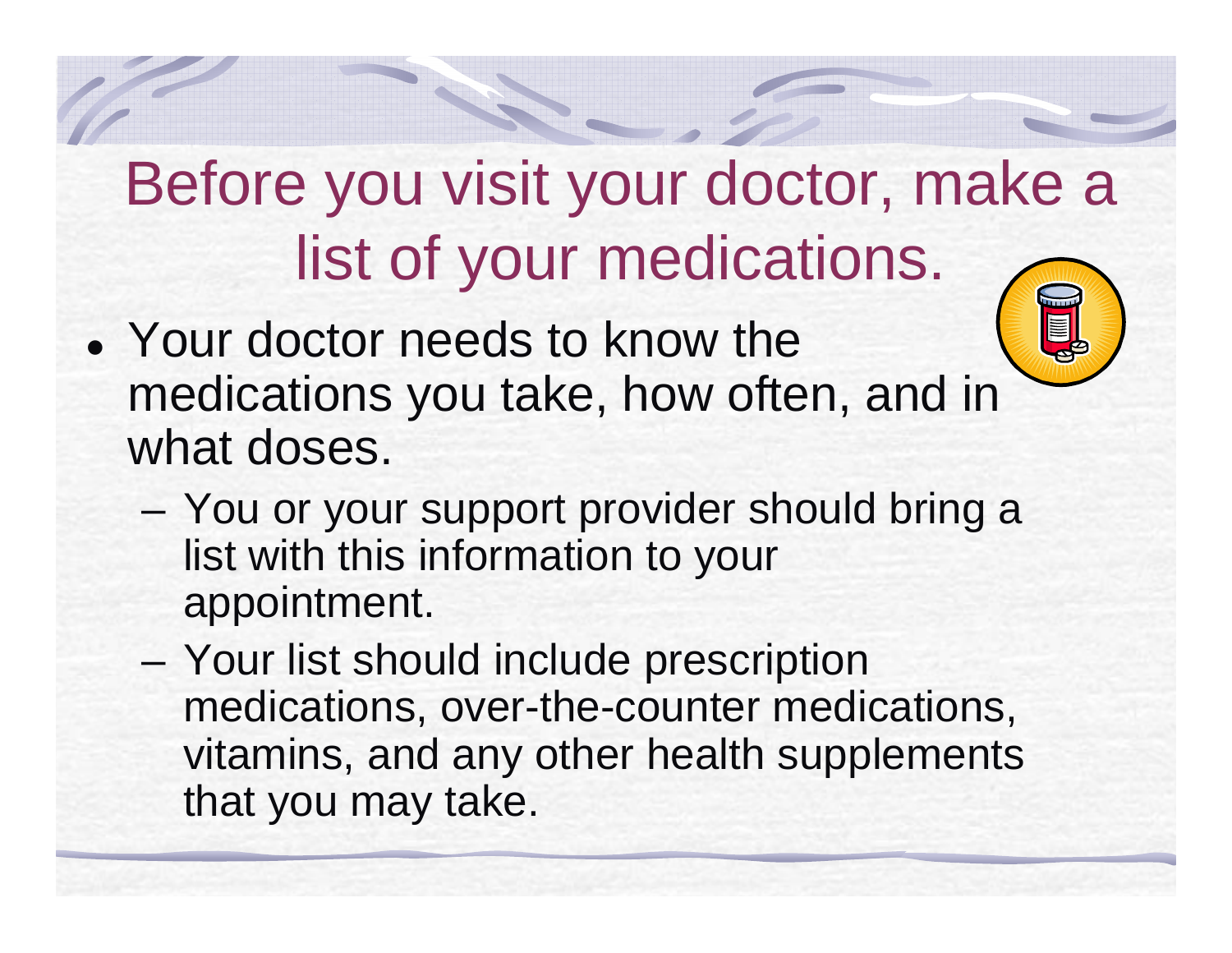#### You can also make a list of your concerns or questions.

- A list will help you to remember what you want to ask, or tell, your doctor about your health.
- $\bullet$ • You can practice asking these questions with someone you trust before your appointment.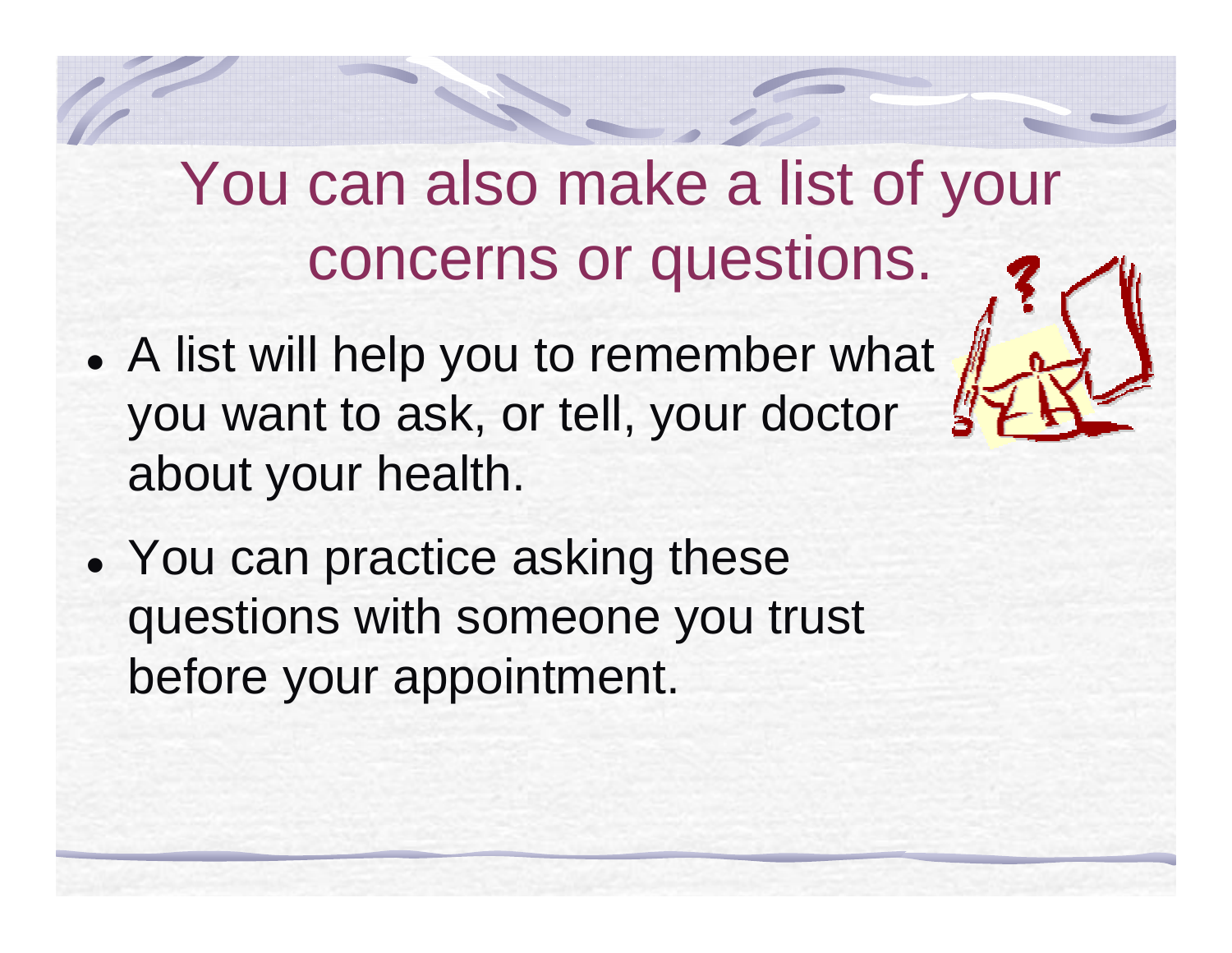## It may help to bring a support person with you to your doctor's appointment.

- A support provider, friend, or family member can help you to:
	- Relax
	- Remind you about questions you may forget
	- Write down instructions



• If you need time alone with the doctor, just ask them to wait outside.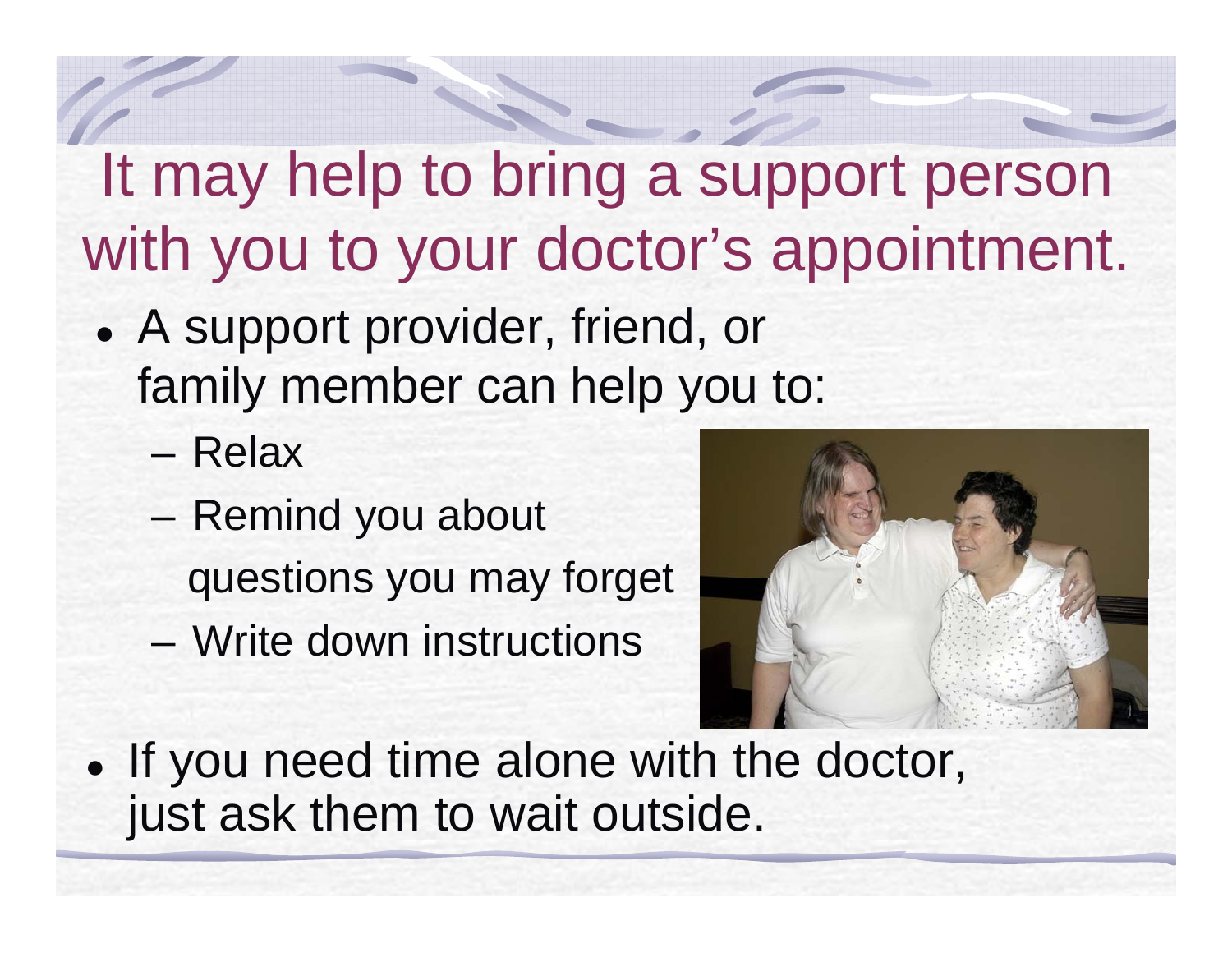When you arrive at the office, you may have to wait to see your doctor.

- You may need to fill out forms about your health.
- You may have to wait with other patients while your doctor helps other people.
- $\bullet$ • You can bring something with you (like a book or a radio with earphones) to make waiting easier.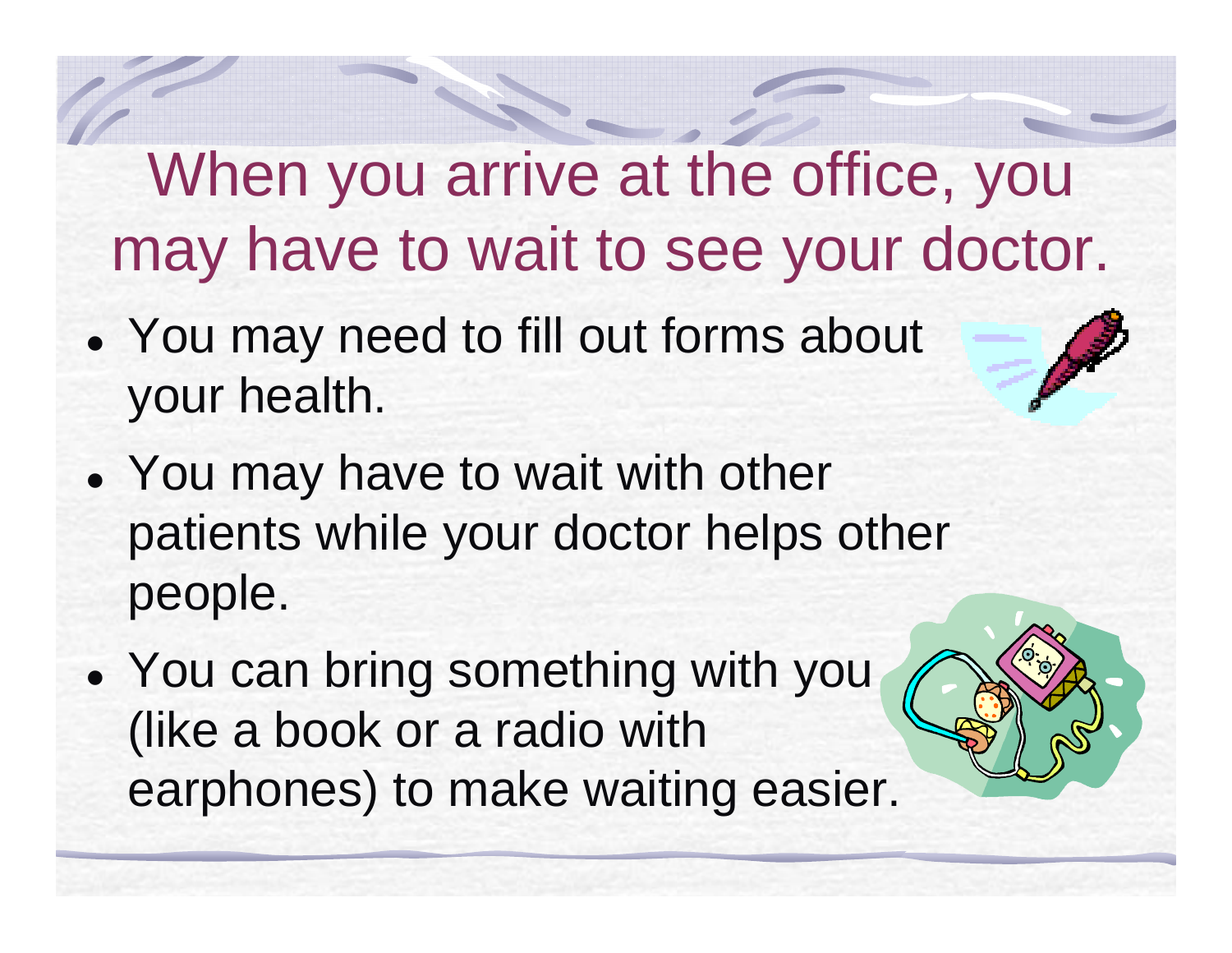Your doctor or nurse will ask you questions. You can get the best care by being honest.

- You are the expert on how you feel.
- $\bullet$ • Being honest with your health care providers will help them to find the treatment that is right for you.
- Some questions may make you feel uncomfortable, but don't be embarrassed.
	- Your doctor needs to know the answer to decide what you can do to stay healthy.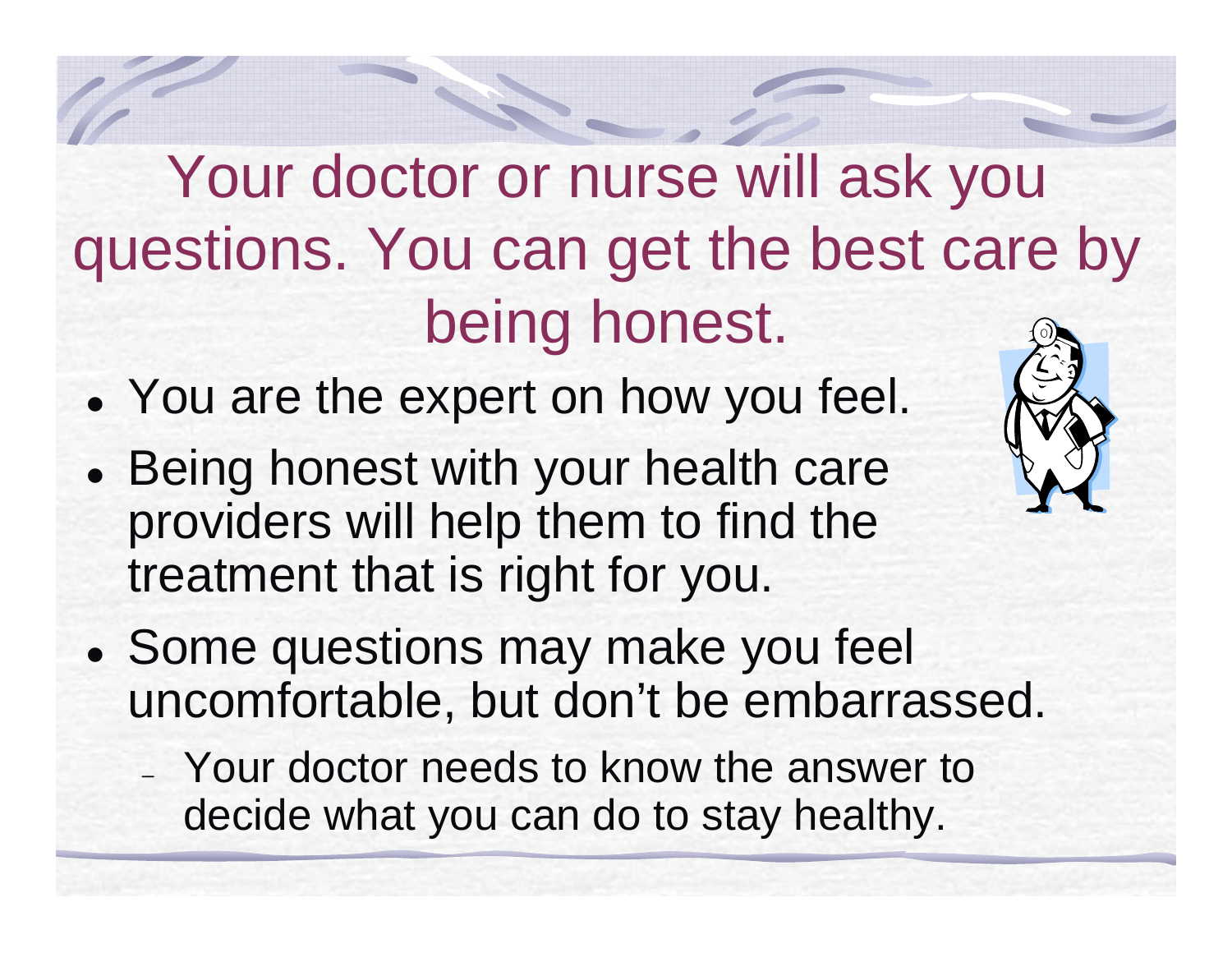# During your appointment, it is okay to ask a lot of questions.

• If you don't understand what your doctor is saying, ask questions until you do.



- If you still don't understand your doctor's instructions, ask where you can go for more information.
- $\bullet$ • Nurses and pharmacists can also give you helpful information.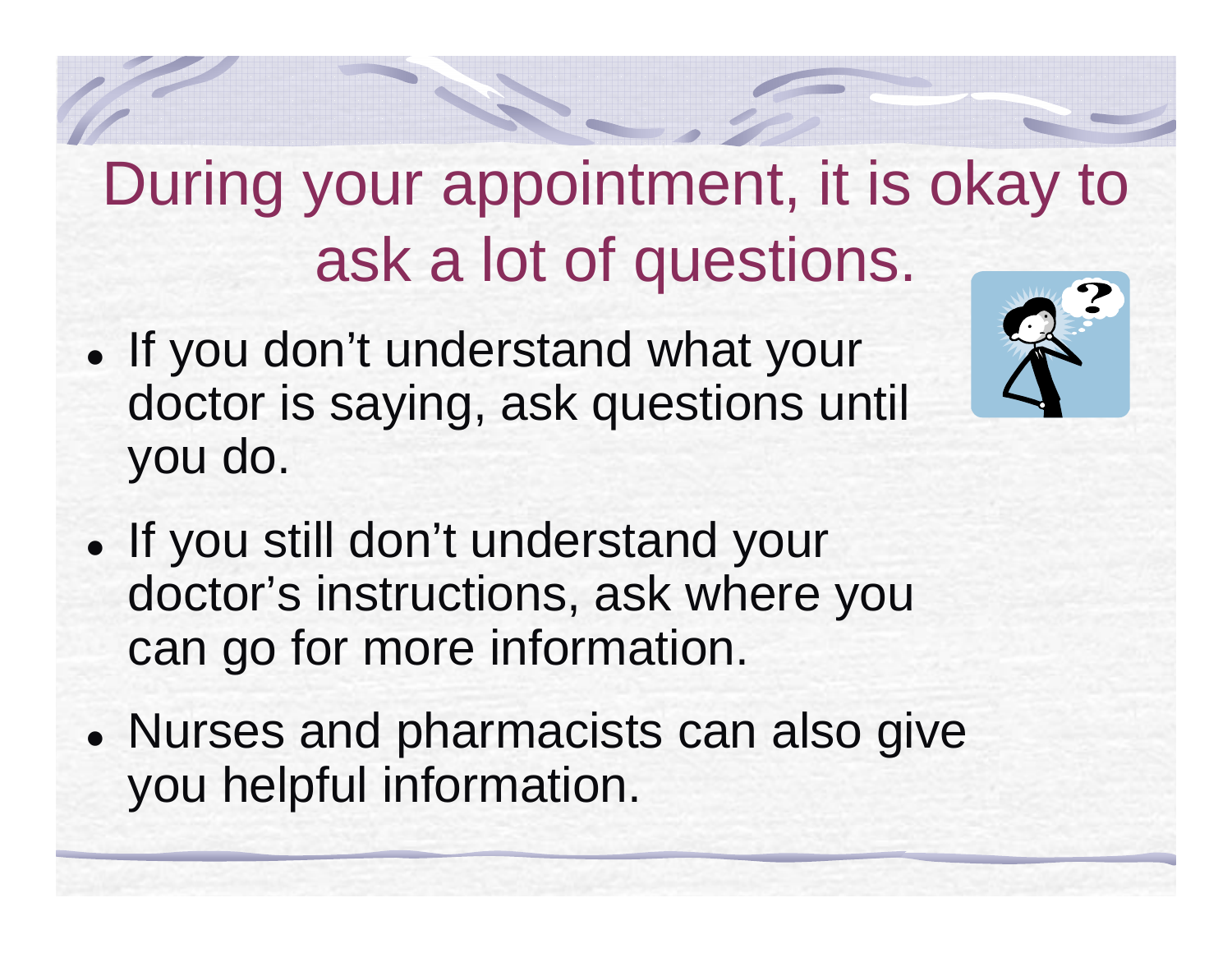# You should ask questions about any medications that your doctor says you should take.

- Some questions you can ask are:
	- $\mathcal{L}_{\mathcal{A}}$ How can this medicine help me?
	- When should I take this medicine?
	- How often should I take this medicine?
	- Should I take it with food or water?
	- What are the side effects and what should I do if I feel them?
	- Can I take this with other medications?

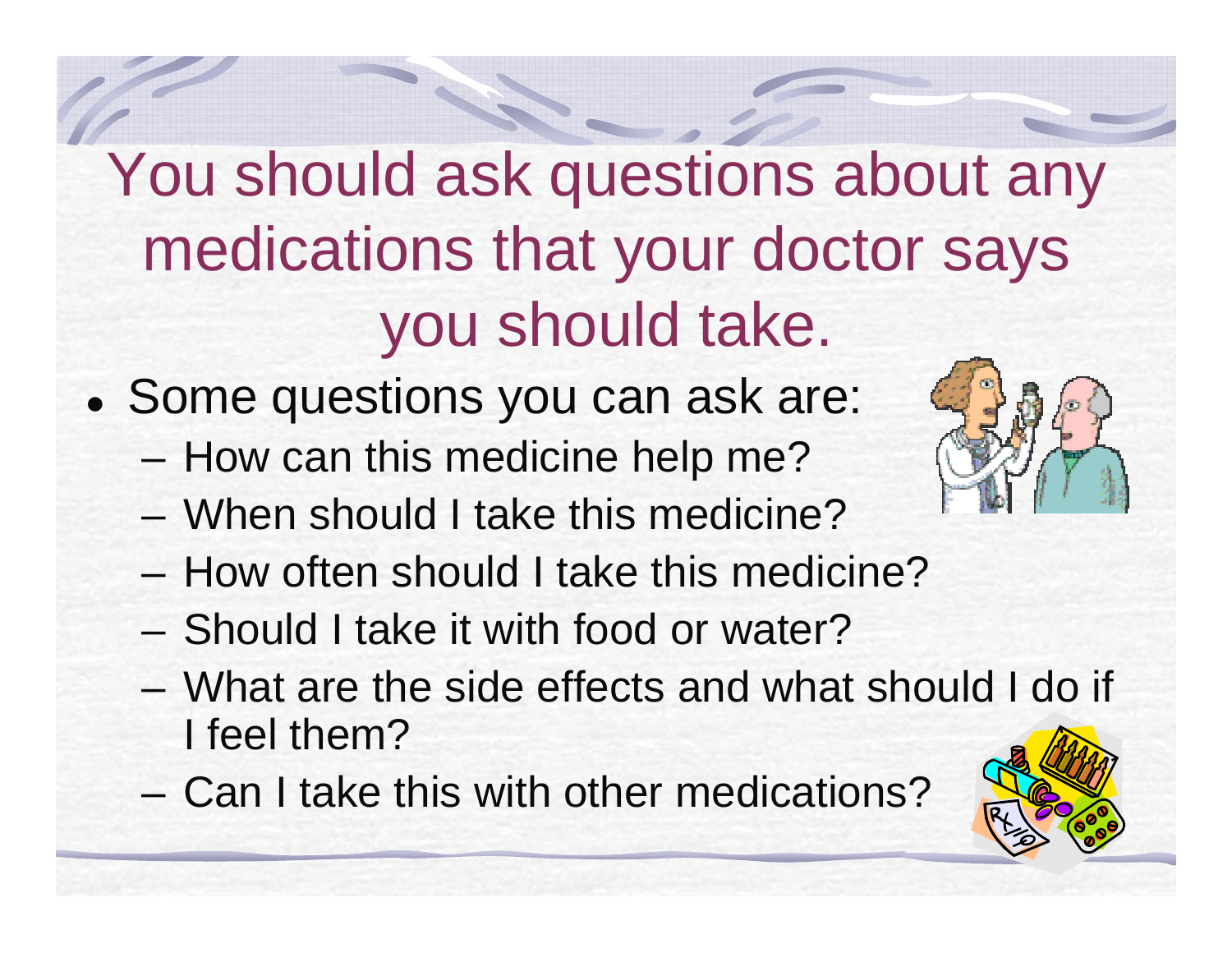### You might have more questions when you get home.

• If you have more questions after you have left your appointment, you can call your doctor's office



- o Leave a message for your doctor if he or she is not free.
- o If someone does not call you back, call again, or ask your support provider to call for you.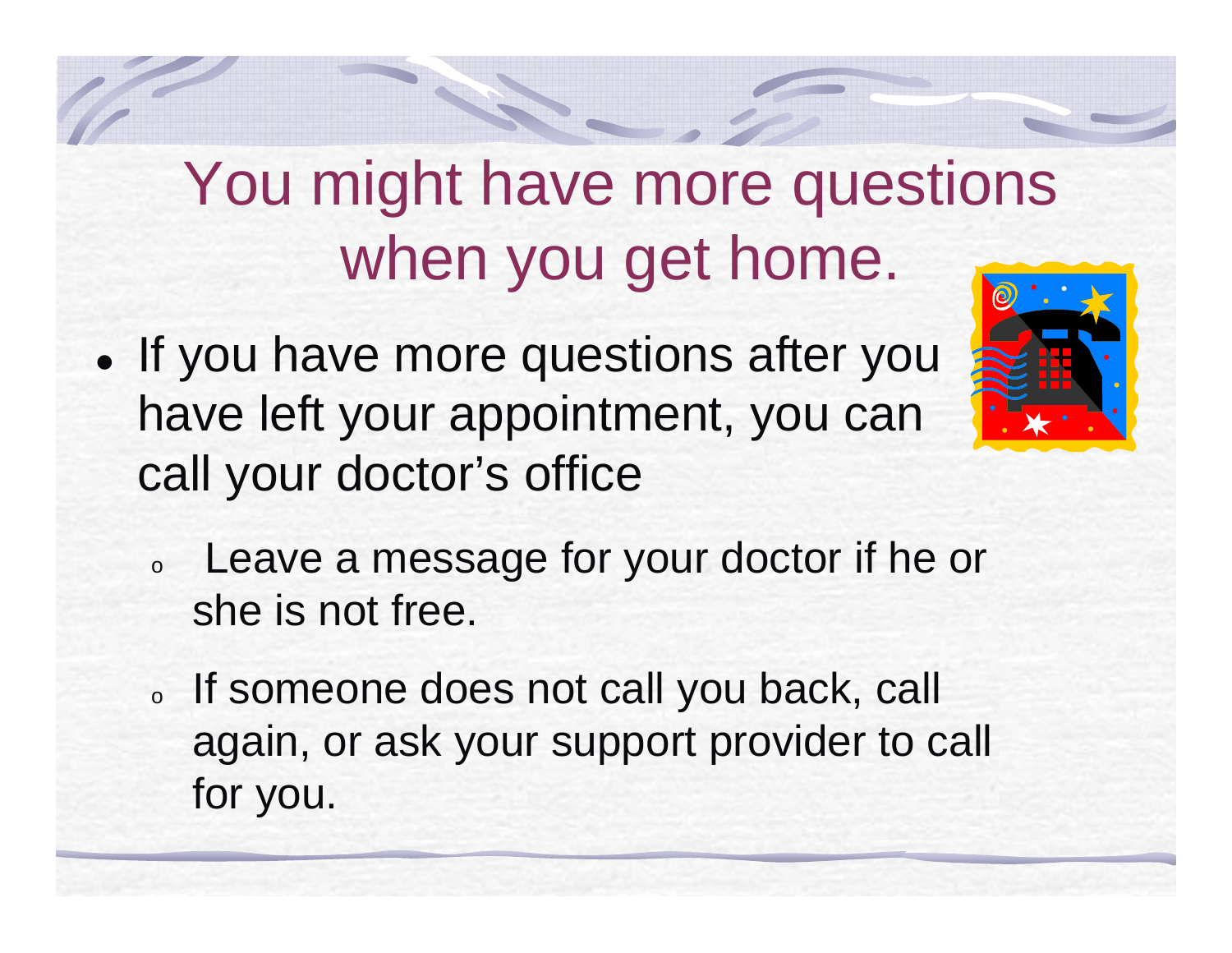# Your doctor wants to help you to stay healthy.

- $\bullet$  By preparing for your doctor's appointment and asking important questions, you can make sure that you are receiving the best care.
- If you do not feel comfortable with your health care provider, you can look for another one.
	- $\mathcal{L}_{\mathcal{A}}$  You can ask your support provider, a family member, or friend to help you look.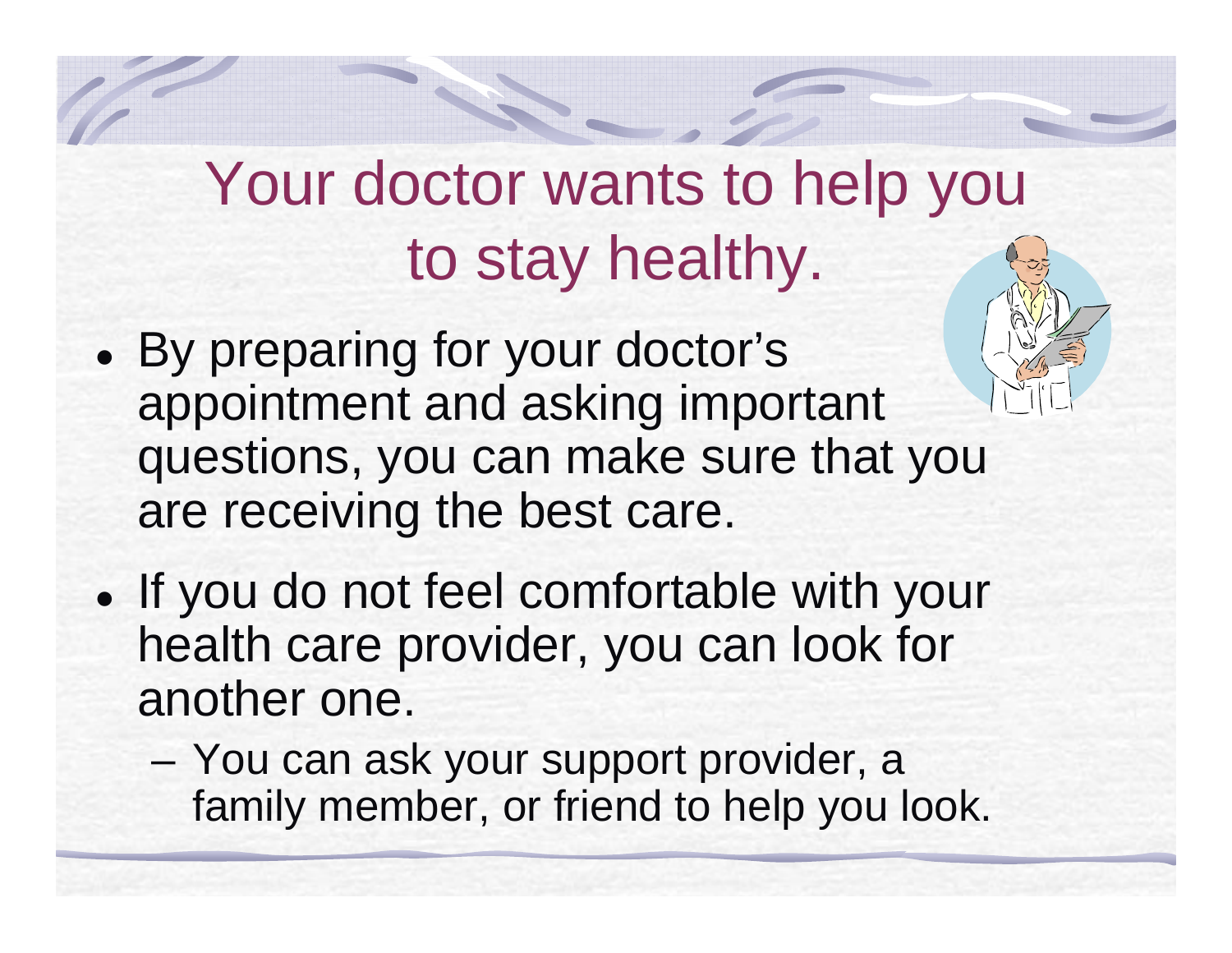You or your support provider can use this "Ask My Doctor Checklist" to help you prepare for your visit.

- This checklist will remind you about:
	- $\mathcal{L}_{\mathcal{A}}$  Information you should bring with you to your appointment
	- – Questions you can ask your doctor about medications, tests, and treatments

Checklist:

http://www.ddssafety.net/HealthPoints/GoingTo TheDoctor/AskMyDoctorChecklist.doc